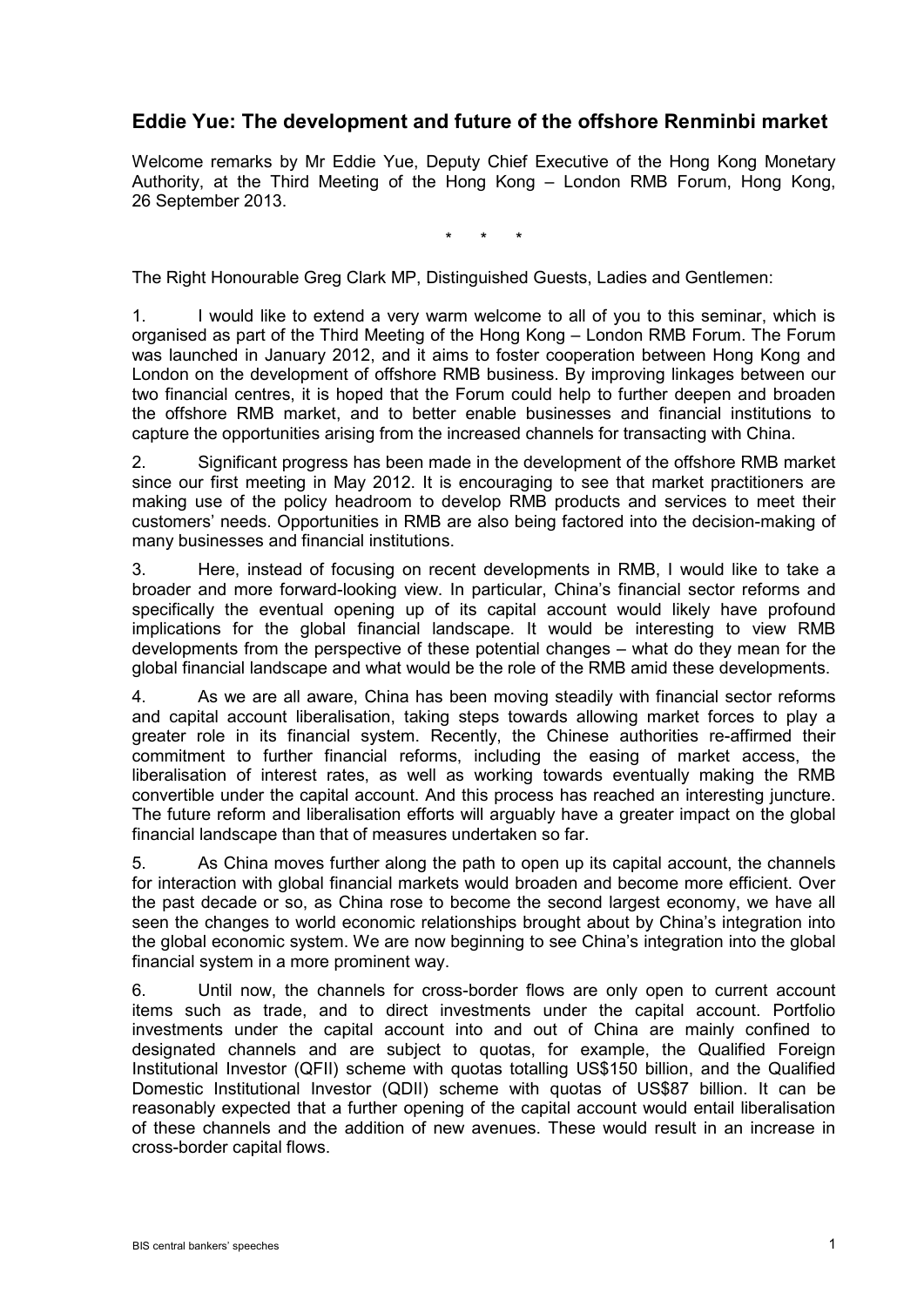7. Although it may not be easy to provide a precise estimate of the magnitude of the flows, given that China's economy is the second largest in the world, and taking into account the size of both its domestic savings and its capital markets, one can probably say that the size of capital flows resulting from China's capital account liberalisation would likely be felt in the global financial system.

8. From the perspective of Chinese savers, given their high level of savings and the fact that their investment options are mostly limited to domestic markets at present, there would be a desire on their part for investment diversification into international markets. The resulting investment flows, as they are liberalised, could be substantial for individual markets where these funds flow into.

9. In the other direction, with China being a dynamic and sizable economy, the world's investors would be increasingly keen about participating in China's capital markets, thereby gaining exposure to new investment opportunities. The experience of many other economies also suggests that capital-account liberalisation brings along with it a deepening of financial markets, making them even more attractive to investors.

10. In all of this, the role of the RMB will be crucial. Notwithstanding the current, only partial convertibility of the RMB, it is already the ninth most actively traded currency according to the latest Bank for International Settlements Triennial Survey. And the RMB has advanced to rank eleven as world payments currency according to SWIFT, a financial messaging service provider. Meanwhile the RMB is being added to the foreign exchange reserves of an increasing number of economies.

11. In terms of international transactions where RMB can already play a role, such as in trade settlement and foreign direct investment, transactions in RMB have climbed steadily. Today, some 13 percent of all of China's trade transactions are settled in RMB and about 15 to 20 percent of foreign direct investment into China is conducted in the currency. Bearing in mind that the RMB trade-settlement pilot scheme was only introduced in 2009, this is an impressive achievement in such a short space of time. And there is plenty of room for further expansion of these numbers.

12. The greater use of RMB in international transactions will be closely related to China's financial reforms and liberalisation, with new fund flow channels being opened up in RMB. For example, the RMB QFII scheme allows offshore institutions to use RMB funds to invest in Chinese capital markets, and it is a new channel in addition to the US dollar-based QFII scheme. And further to a recent relaxation, outflows under the QDII scheme can also be made in RMB. Such developments, in turn, will bolster the use of the RMB in trade, foreign direct investment and international transactions, thereby supporting the further development of the offshore RMB market.

13. While recent developments in RMB have been exciting, given the possible scope of future expansion, we are probably still only at the early stage of what could be more significant changes in the years to come. After all, RMB deposits and bonds outstanding in the offshore market only account for about one percent of onshore deposits and outstanding debt respectively. The possibility for expansion remains substantial.

14. One of the aims of the Hong Kong-London Forum is to assess what all this means to the financial institutions and to corporates — many of whose representatives are gathered here today.

15. For corporates, especially those already having business links with China, it is important to get prepared for the increasing use of RMB as a currency for transaction, financing and investments. Indeed some companies have already begun to adapt their internal systems and processes so that they are able to make greater use of RMB, both in dealing with their Chinese counterparts and in their own financial management. This integration of RMB in their business decisions has in many instances served to strengthen their trade and investment links with China.